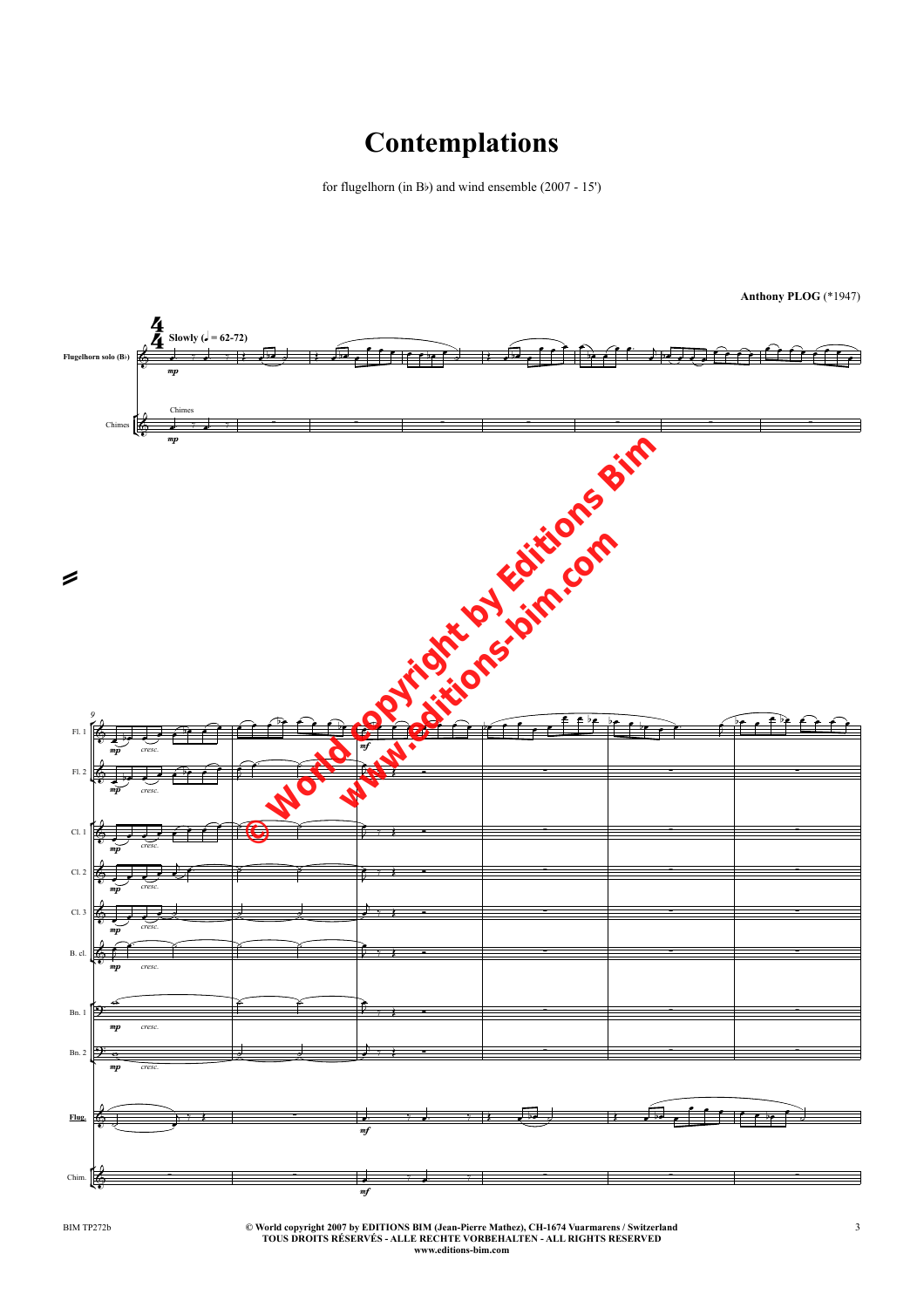Anthony PLOG — Contemplations (2007) for flugelhorn and wind ensemble

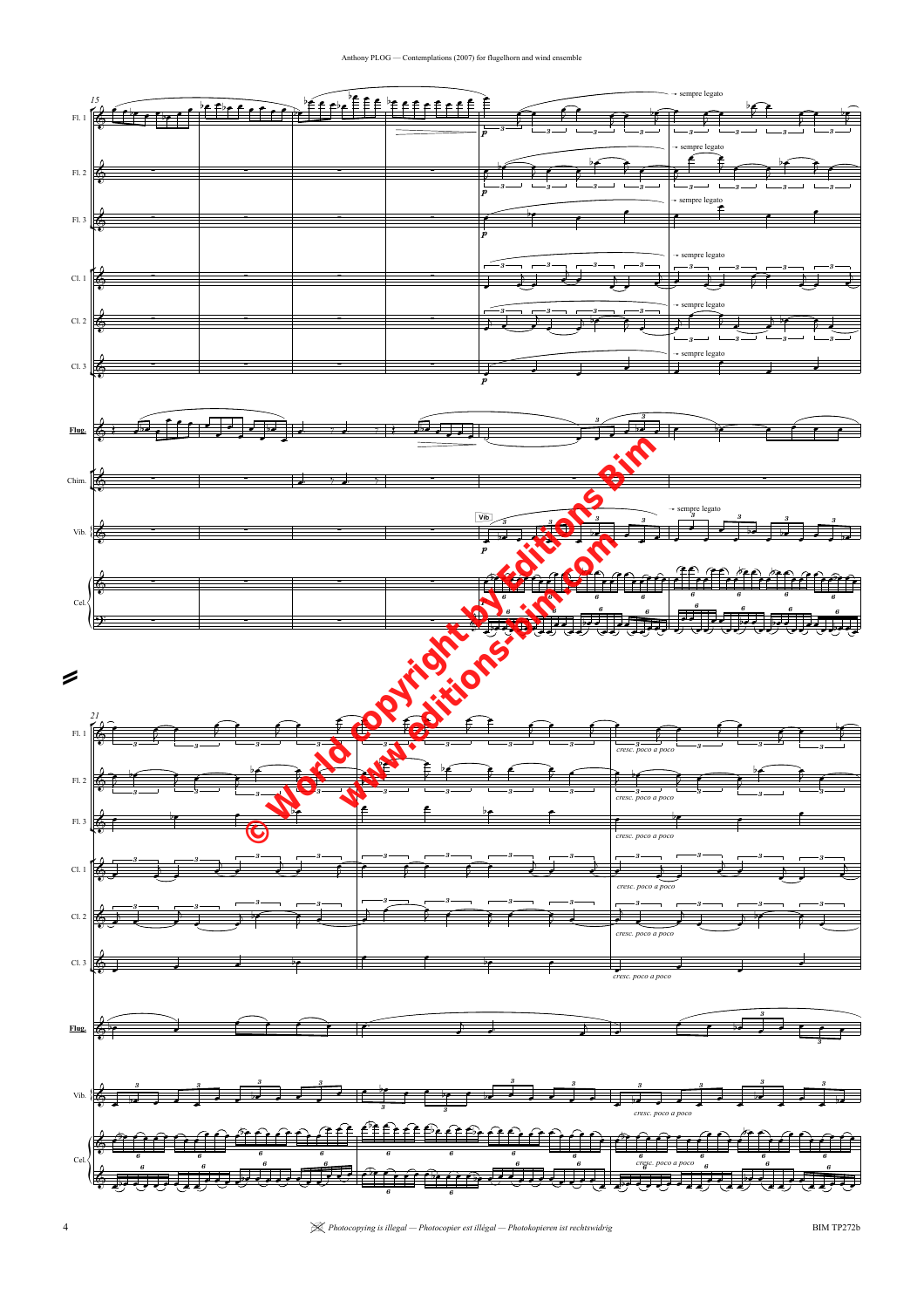## Anthony PLOG — Contemplations (2007) for flugelhorn and wind ensemble

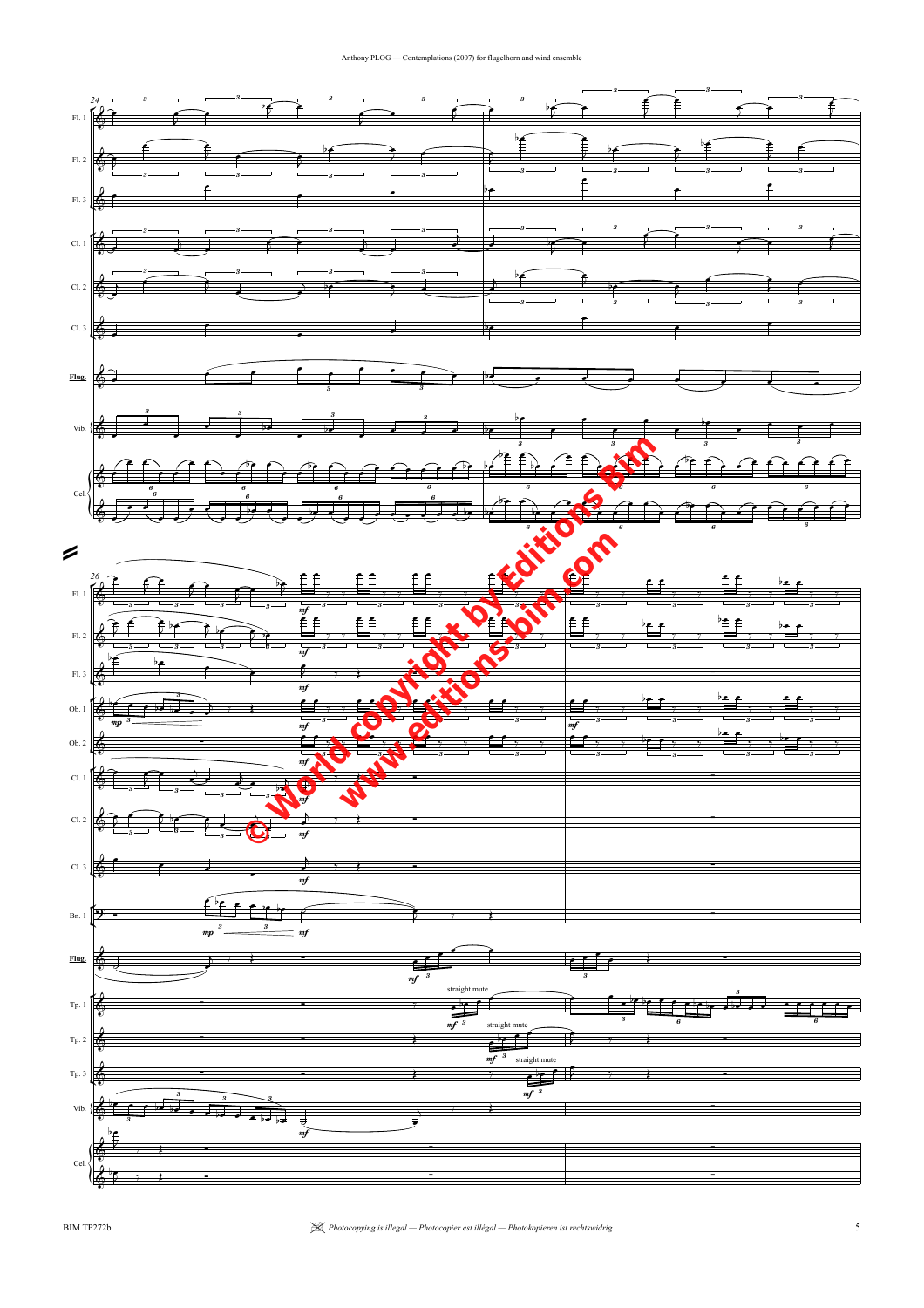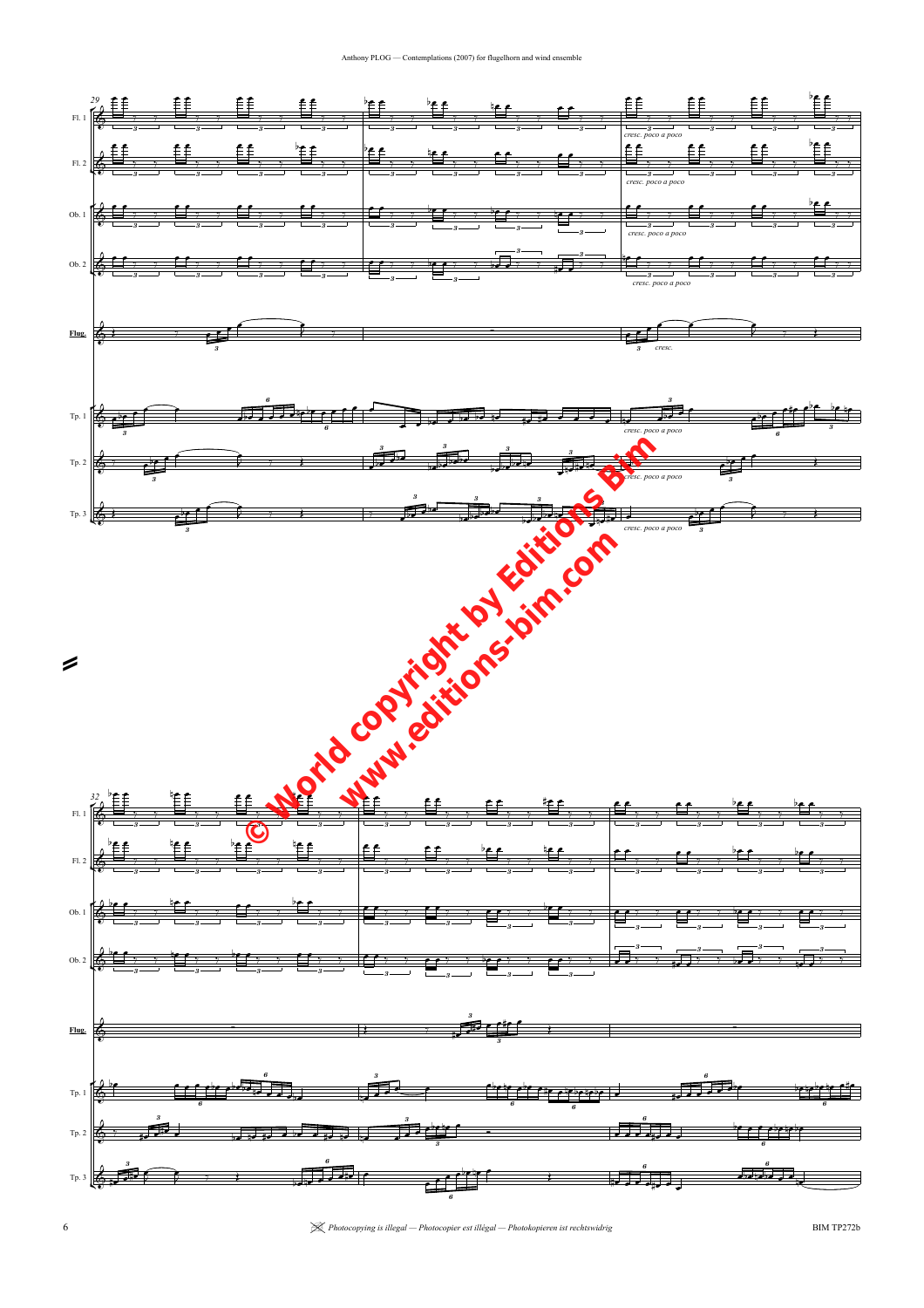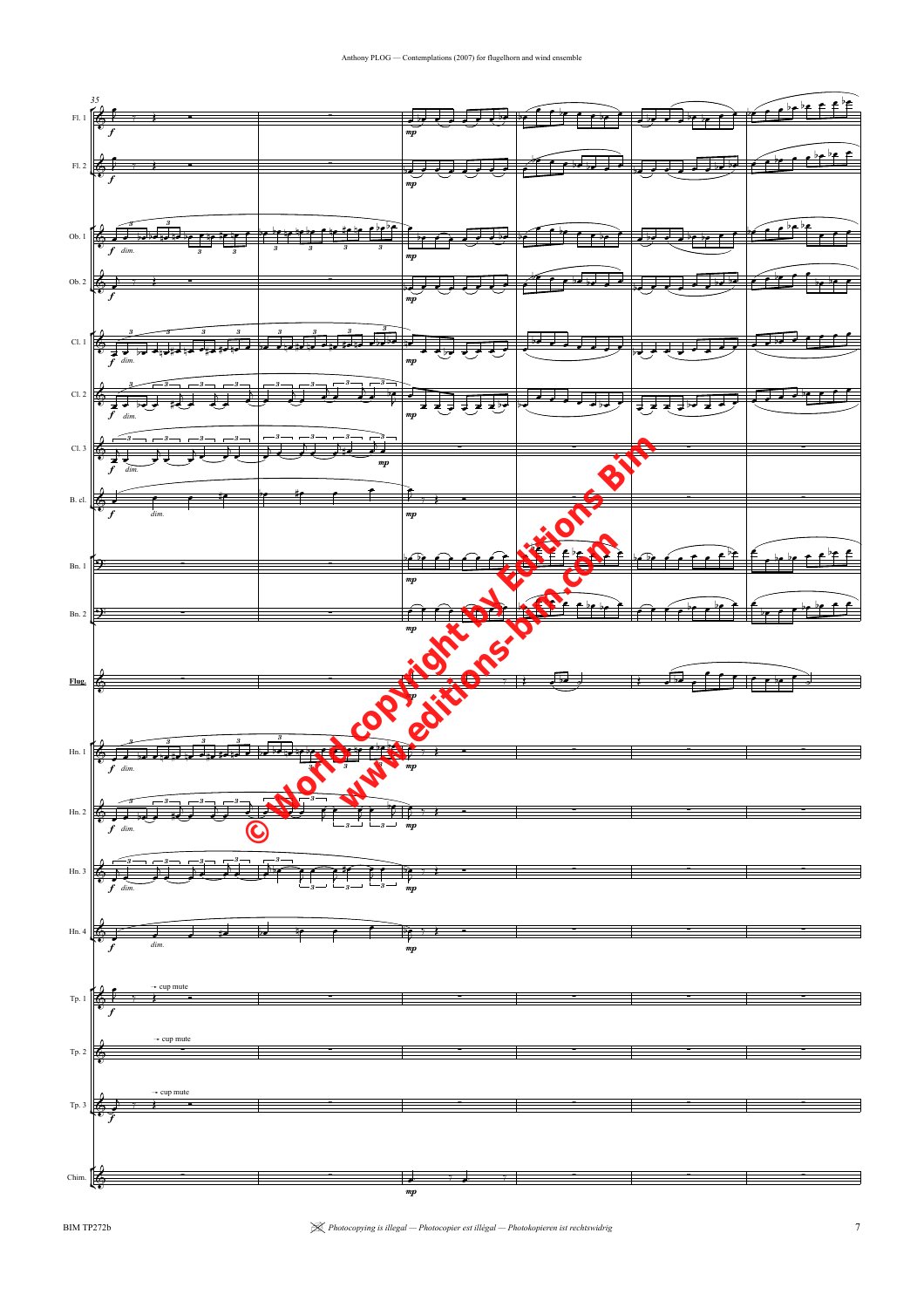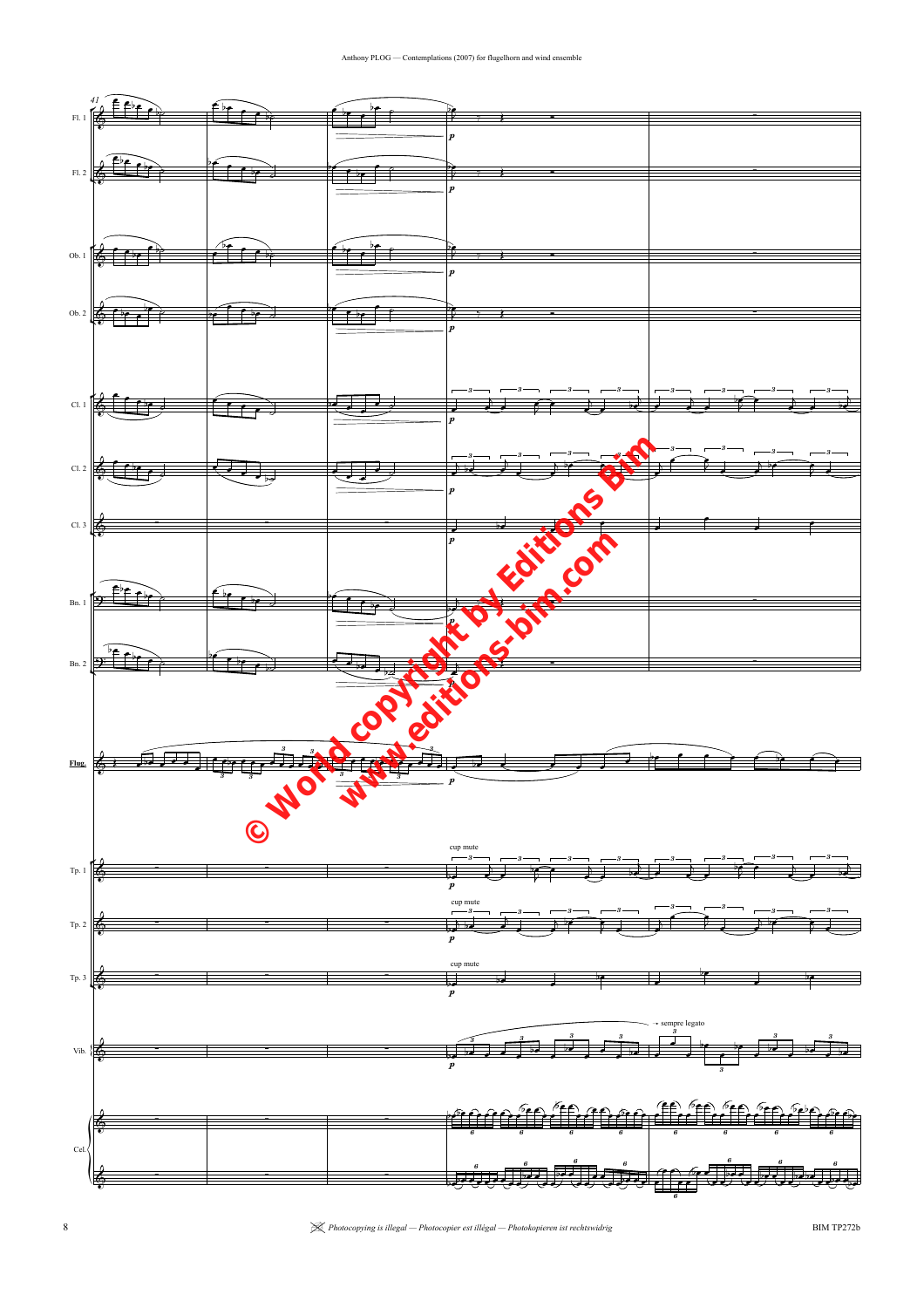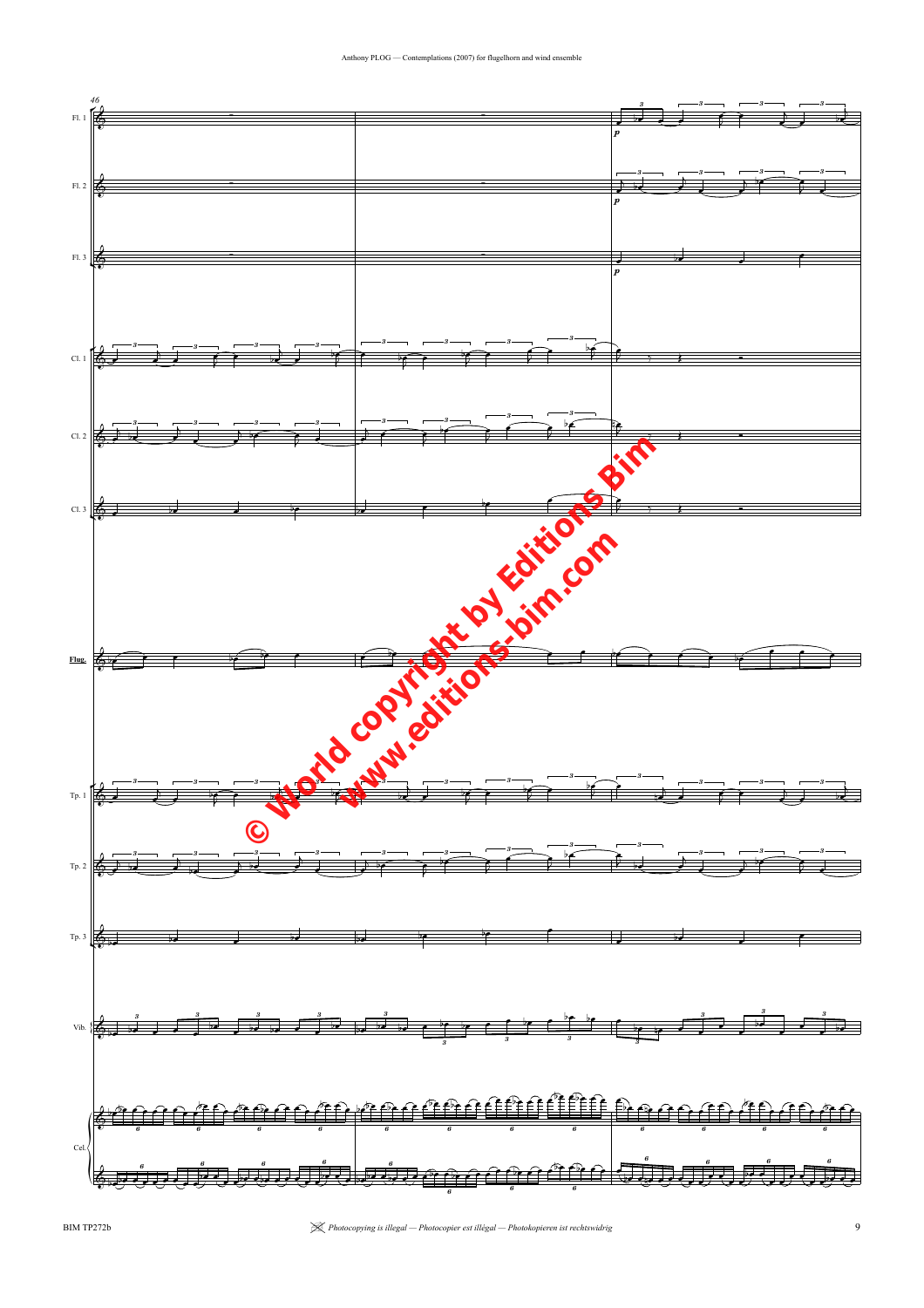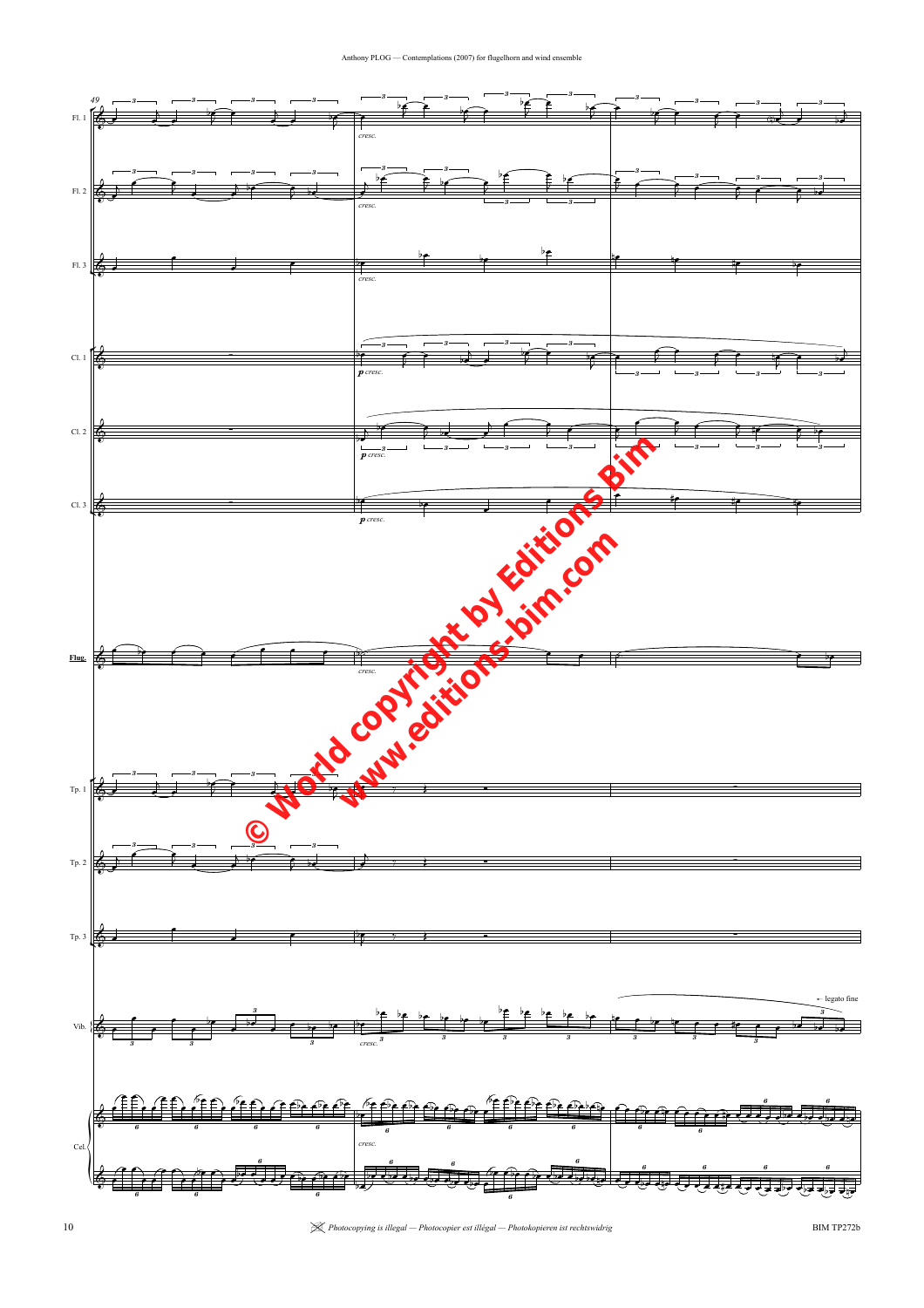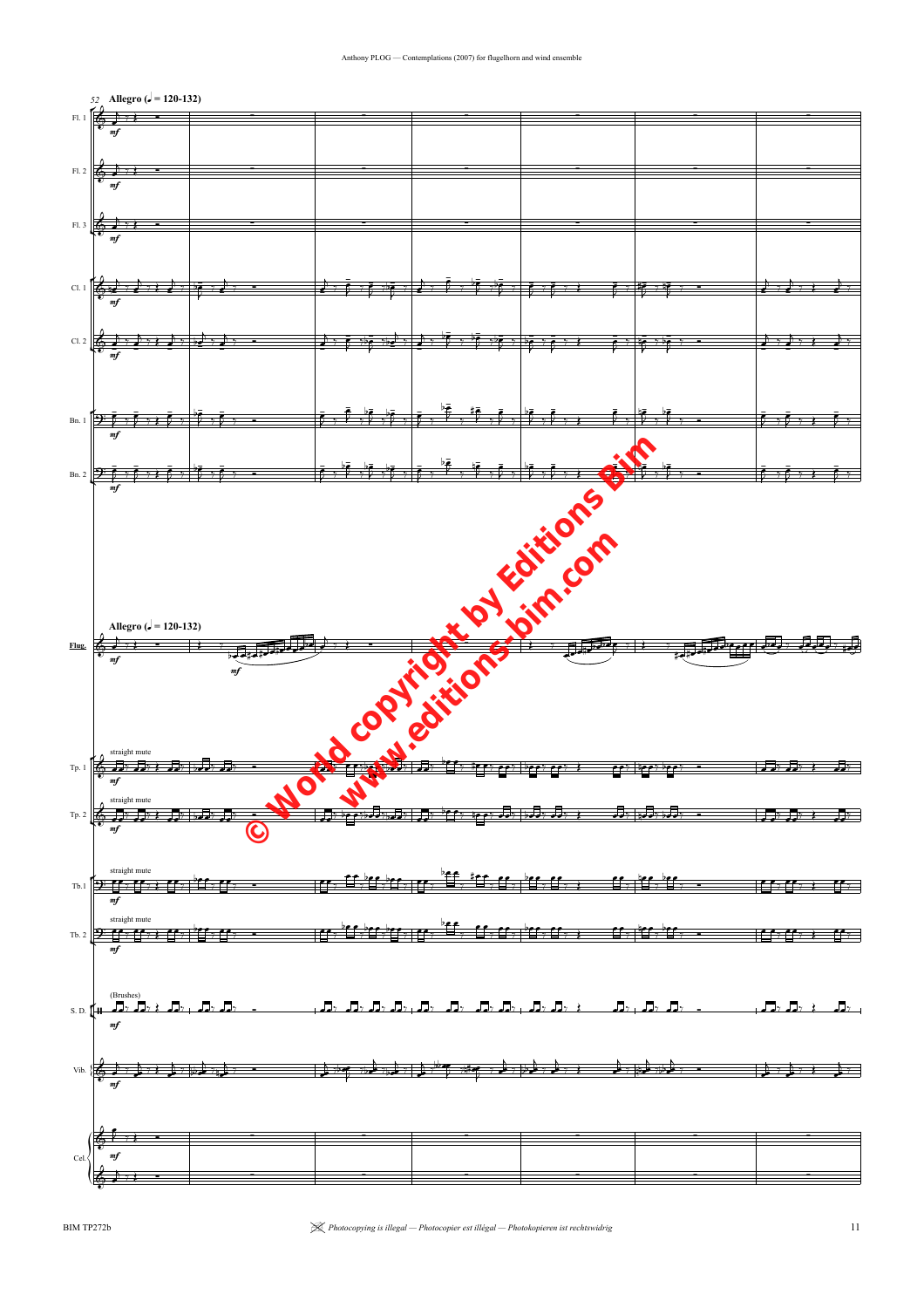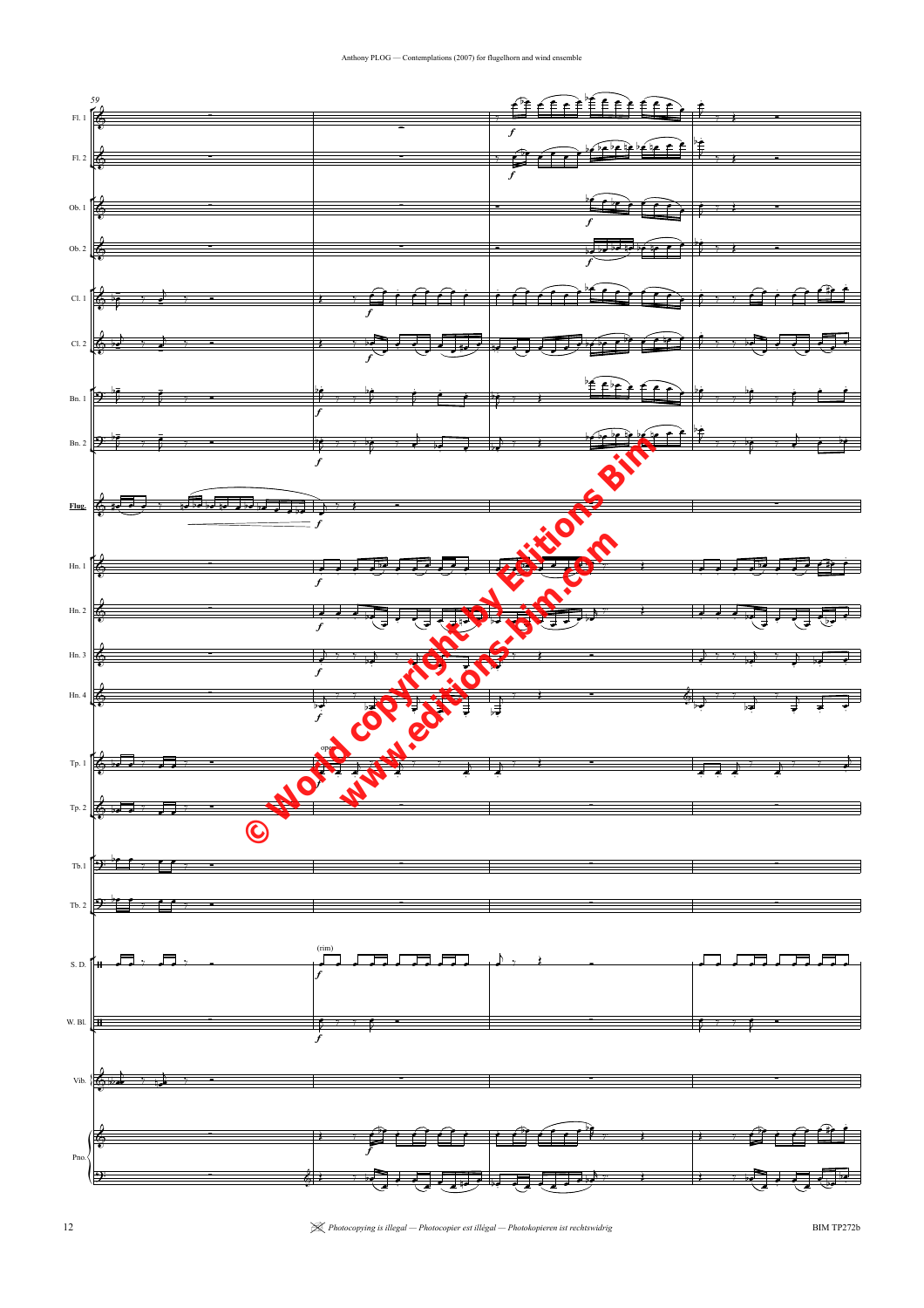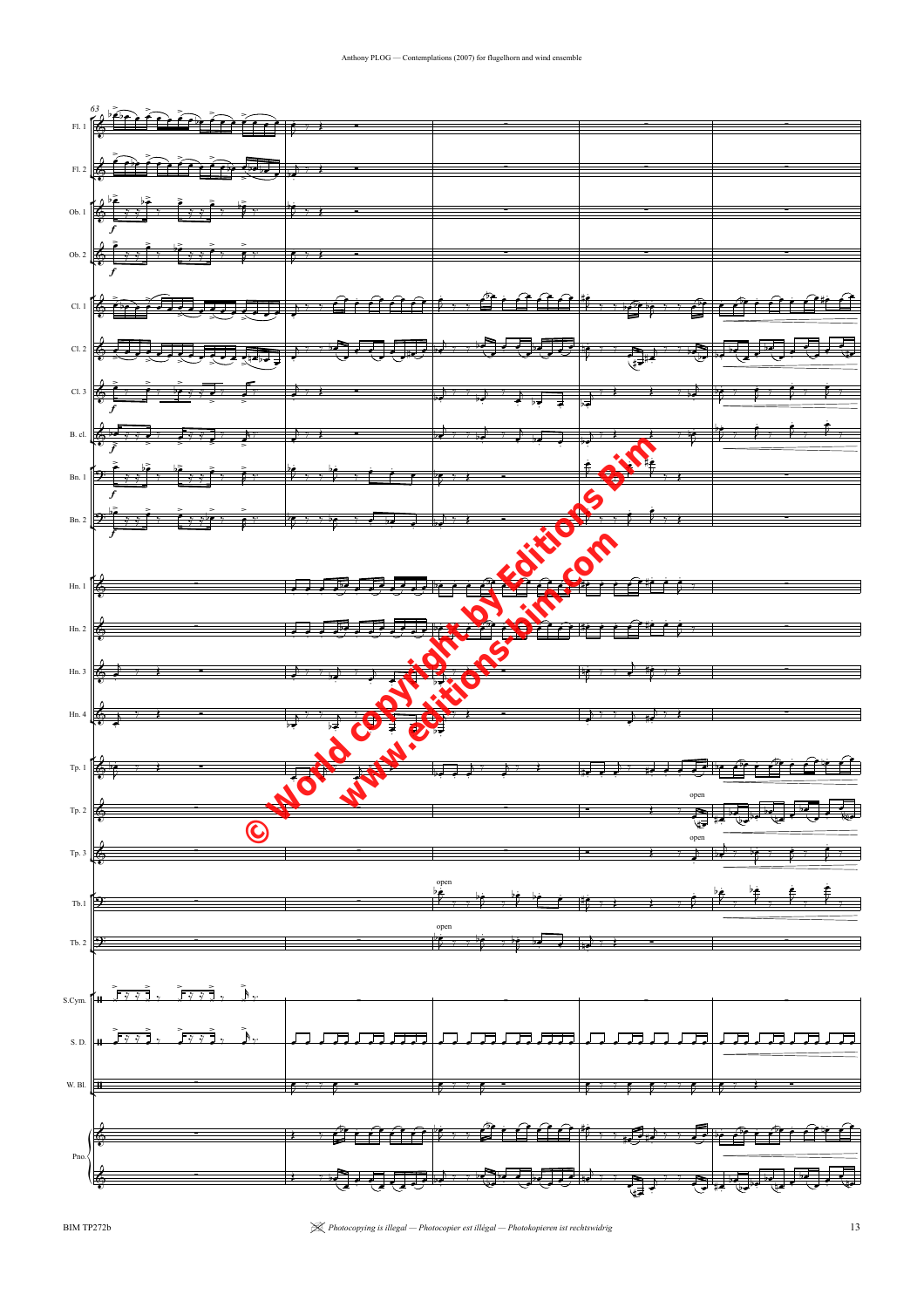Anthony PLOG — Contemplations (2007) for flugelhorn and wind ensemble